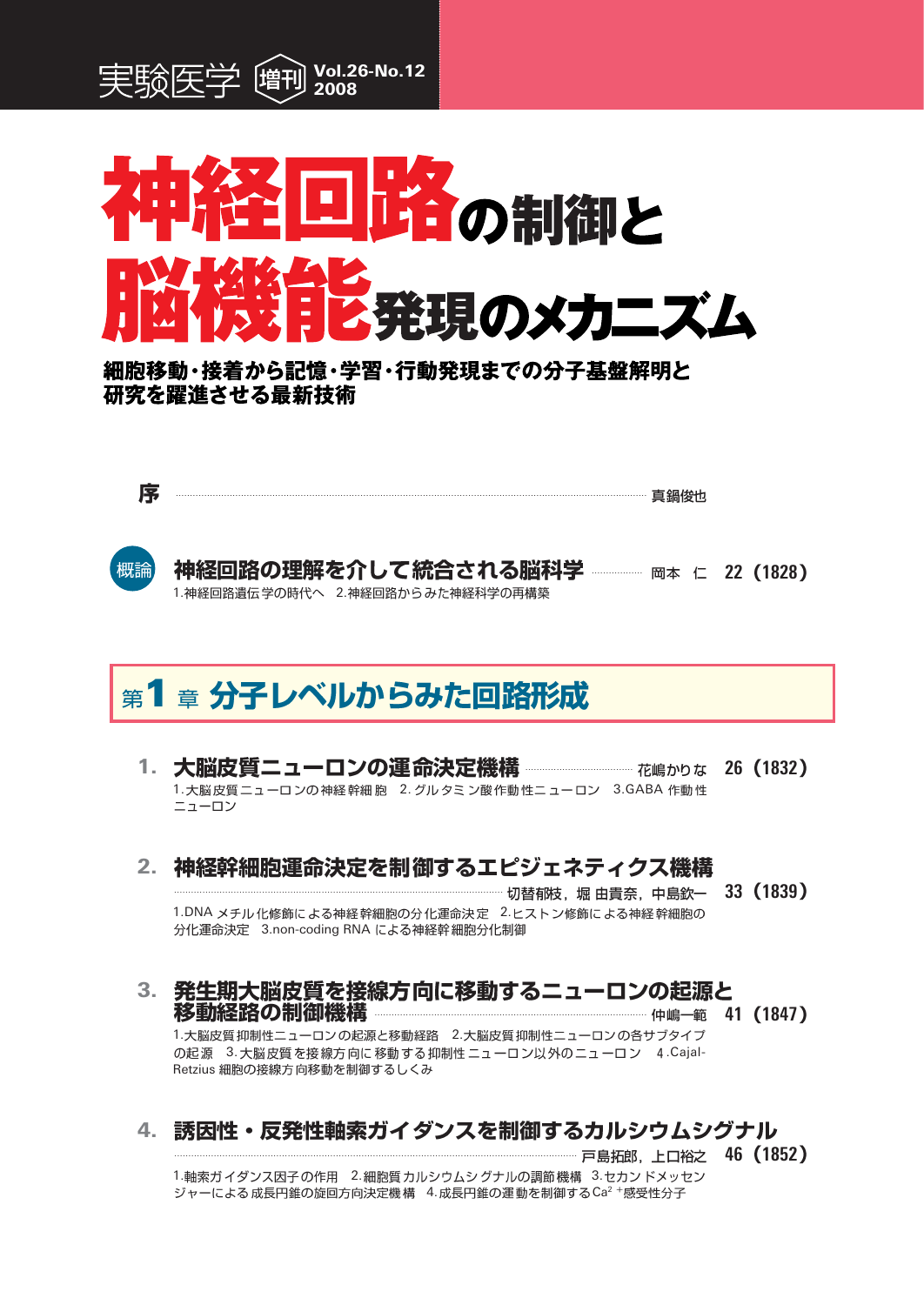#### 5. 細胞接着分子によるシナプス形成機構

-- 黒岡貴生,山本泰憲,匂坂敏朗(133(1859) 1. シナプスの接着分子 2. 未熟な シナプス形成 3. シナプス前部・後部の形成 4. シナプスの 維持 5. シナプスの再構築

### 6. セマフォリン/プレキシンシグナルによる神経回路形成機構

須藤文和 63 (1869) 1. プロテ オグリカ ンによる Sema5A シグナ ルの制御 2. プレキ シンによるセマフ ォリンシ グ ナルの制御 3.ニューロピリン-1 による Sema3E/plexin-D1 シグナルの制御 7. 大脳皮質における層形成 ┈┈┈┈ 宮田卓樹 69 (1875) 1. 「インサイドアウト」パターンの解剖: 介在ニューロンのそれは二次的現象 2.ニューロ ンの「体まるごと」を意識する:層形成とニューロン極性化は不可分

#### 8. 経験依存的 AMPA 受容体シナプス移行—————— 高橋琢哉 74 (1880) 1. シナプス長期増強とAMPA 受容体 2. 経験依存的 AMPA 受容体シナプス移行

9. 成熟脳において機能的・形態的シナプス可塑性を制御する分子 ーGluR *δ* 2 とCbln 1 --柚﨑通介 80 (1886)

1.GluR 52とは 2.GluR 52の驚くべき機能 3.GluR 52 はどのようにして機能を発揮する のか?

## 第2章 回路から行動へ

#### 線虫の走性行動と学習にかかわる分子と神経回路  $1_{-}$

86 (1892) 飯野雄一

1. 走性行動 の行動機構 2. 感覚刺激 への応答を制 御する神経回路 3. 走性行動 の可塑性と学習 記憶 4.学習にかかわる分子と回路

### 2. ショウジョウバエ嗅覚連合学習における神経回路基盤

本庄 賢, 古久保徳永 克男 93 (1899) 1. ショウジョウバエ成虫における嗅覚連合学習 2.嗅覚連合学習にかかわる神経回路 3.報酬 記憶と罰記憶の形成にかかわる神経回路 4.幼虫を利用した解析

### 3. 進化的保存に基づく情動行動制御神経回路の研究の可能性

**…… 青木田鶴,揚妻正和,相澤秀紀,岡本(二 102 (1908)** 1. 情動行動の神経回路 2. 情動行動を制御する神経回路の進化的保存 3. 情動行動の研究モデ ルとしてのゼブラフィッシュ 4.生きたゼブラフィッシュの脳での神経活動の計測や操作 5. 情動神経系の中継核としての手綱核とその左右非対称性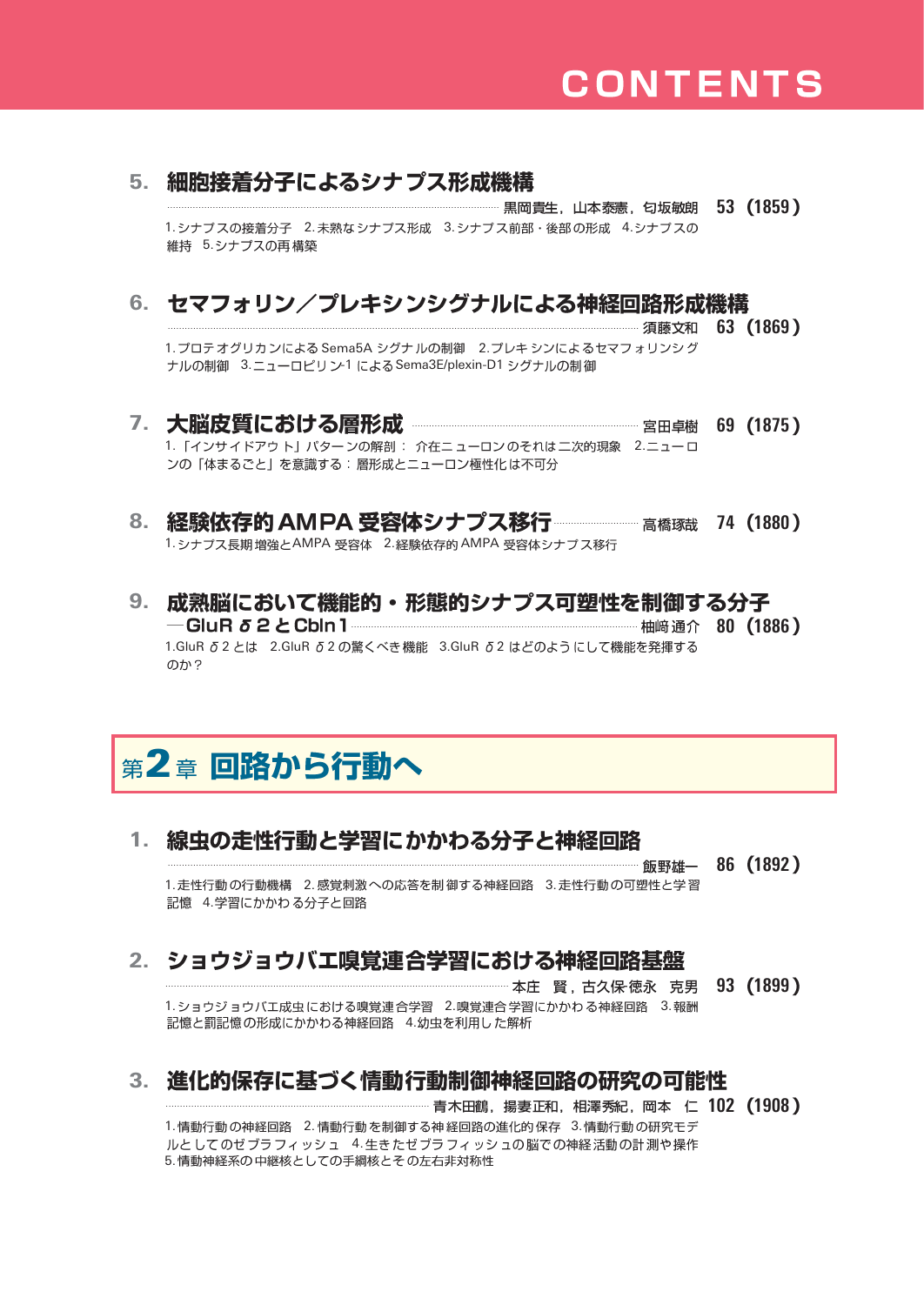

#### 4. 硬骨魚類の逃避運動制御メカニズム

… 平田普三,小橋常彦,小田洋— 110 (1916)

1. 魚類の後脳に存在する多彩な網様体脊髄路ニューロン群 2.M 細胞を中心とした逃避運動 3.M 細胞に依存する早い逃避運動と依存しない早い逃避運動 4. グリシン作動性神経伝達の異 常による逃避運動障害

### 5. ネトリンG:脊椎動物に固有の神経回路構築を支える分子基盤

--- 西村-穐吉 幸子.糸原重美 118 (1924) 1. 脊椎動物の神経回路と層構造 2. ネトリンG と受容体 3. ネトリンG/NGL の相互作用と層 構造

#### 6. マウス脳の左右差…

┈┈┈ 伊藤 功,重本隆**一 126 (1932 )** 

1. マウス海馬の非対称性 2. 将来の展望

#### 7. 目標達成行動におけるドーパミンの役割と統合失調症への関連

- 後藤幸織 133 (1939)

1. ドーパミンシステム 2. 神経回路レベルでの情報処理におけるドーパミンの役割 3.認知お よび情動機能におけるドーパミンの役割 4.統合失調症におけるドーパミン異常

#### 8. オレキシンと睡眠・覚醒 ―――――― ┈┈┈桜井 武 140 (1946) 1.オレキシンとオレキシン受容体 2.モノアミン系・アセチルコリン系による睡眠・覚醒の制 御機構 3.ナルコレプシーとは? 4.ナルコレプシーとオレキシン 5.オレキシン産生ニュー ロンへの入力系と制御機構 6.報酬系および摂食行動と覚醒を結ぶオレキシン産生ニューロン の機能

### 9. 眼球のサッケード運動と認知機能

―サルを用いた研究パラダイム ―――― …… 加藤利佳子,伊佐 正 148 (1954) 1.サッケード生成に関与する脳内の神経回路
2. 上丘と脳幹内サッケード生成回路
3.Gap サッケード課題 4.上丘ニューロンの活動促進によるエクスプレスサッケードの誘発 5.上丘 ニューロンの活動がサッケードの軌道および終止点に与える影響

# 第3章 神経回路研究に利用される技術

#### 1. In vivo における神経活動の 2 光子励起観察法

喜多村和郎 157 (1963)

1.2光子励起観察法の特徴 2.実験法の概略 3.単一ニューロン活動の可視化と電気生理計測 4. 神経回路活動の可視化 5. 微細形態のタイムラプスイメージング

### 2. ヒト視覚野の視野表現地図と機能構造のfMRI研究

┈┈┈┈ 程 康,上野賢一 165 (1971 )

1. 網膜部位再現マッピングの基礎 2. 頭頂皮質における視野表現地図 3. 外側後頭皮質におけ る視野表現地図 4.腹側後頭皮質における視野表現地図 5.認知マッピング手法により頭頂皮 質. 前頭皮質. 前頭前野皮質に見出された網膜部位再現地図 6.ヒト視覚皮質における細機能 構造のマッピング